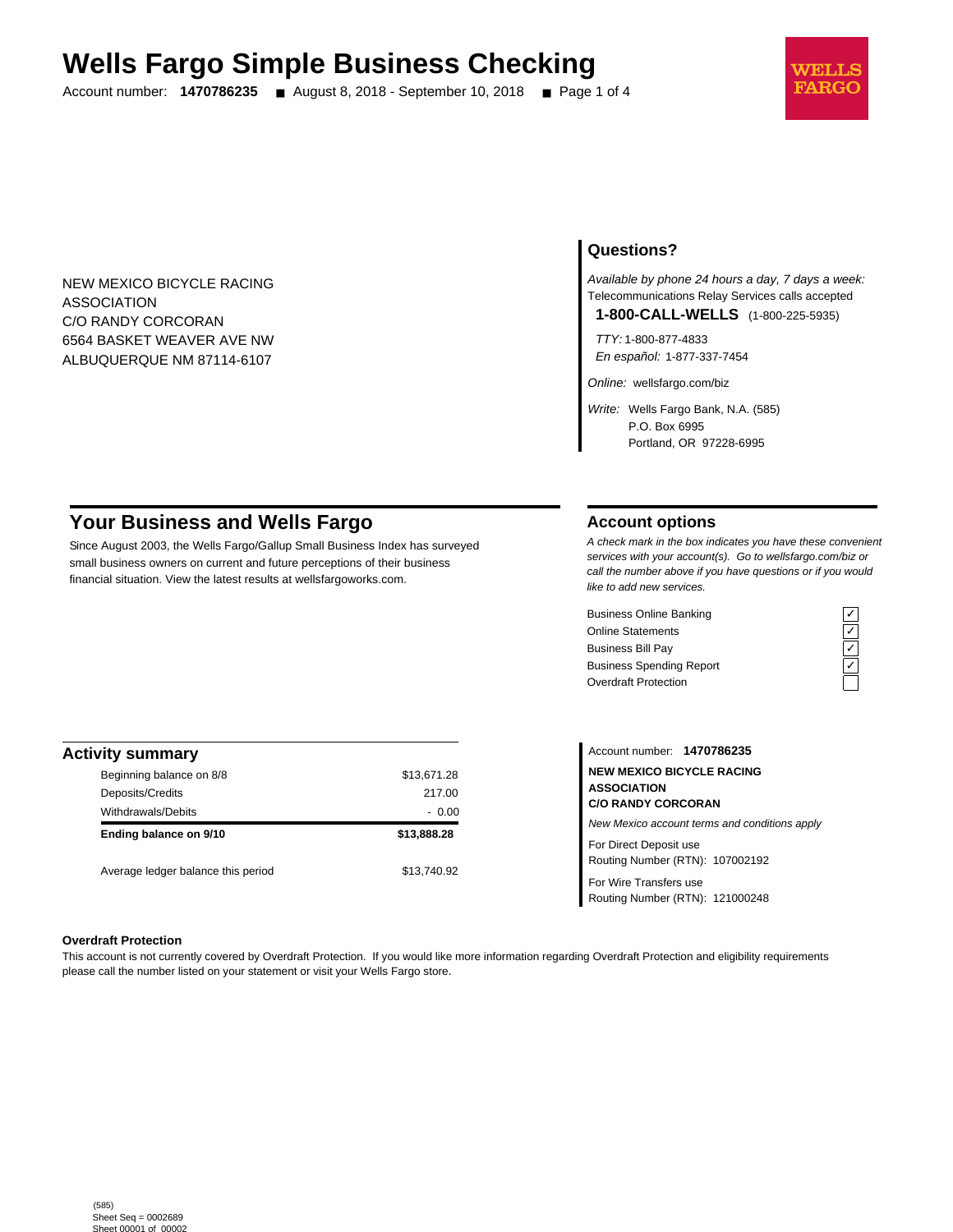

## **Transaction history**

l

| Mobile Deposit: Ref Number: 213070217207<br>Mobile Deposit: Ref Number: 313070217575 | 58.00<br>59.00     |              | 13,888,28    |
|--------------------------------------------------------------------------------------|--------------------|--------------|--------------|
|                                                                                      |                    |              | 13,888.28    |
|                                                                                      |                    |              |              |
|                                                                                      |                    |              |              |
| Mobile Deposit: Ref Number: 517230935367                                             | 100.00             |              | 13.771.28    |
|                                                                                      | Credits            | Debits       | balance      |
|                                                                                      | Deposits/          | Withdrawals/ | Ending daily |
|                                                                                      | Number Description |              |              |

The Ending Daily Balance does not reflect any pending withdrawals or holds on deposited funds that may have been outstanding on your account when your transactions posted. If you had insufficient available funds when a transaction posted, fees may have been assessed.

#### **Monthly service fee summary**

For a complete list of fees and detailed account information, see the Wells Fargo Account Fee and Information Schedule and Account Agreement applicable to your account (EasyPay Card Terms and Conditions for prepaid cards) or talk to a banker. Go to wellsfargo.com/feefaq for a link to these documents, and answers to common monthly service fee questions.

| Fee period 08/08/2018 - 09/10/2018                                           | Standard monthly service fee \$10.00 | You paid \$0.00       |
|------------------------------------------------------------------------------|--------------------------------------|-----------------------|
| How to avoid the monthly service fee                                         | Minimum required                     | This fee period       |
| Have any ONE of the following account requirements<br>Average ledger balance | \$500.00                             | $$13.741.00$ $\nabla$ |
| C1/C1                                                                        |                                      |                       |

## **Account transaction fees summary**

|                            |            | Units    | Excess | Service charge per | Total service |
|----------------------------|------------|----------|--------|--------------------|---------------|
| Service charge description | Units used | included | units  | excess units (\$)  | charge $(\$)$ |
| Cash Deposited (\$)        |            | 3.000    |        | 0.0030             | 0.00          |
| Transactions               |            | 50       |        | 0.50               | 0.00          |
| Total convice charges      |            |          |        |                    | en nn         |

**Total service charges \$0.00**



Effective November 10, 2018, the sentence "Certain electronic credit transfers, such as those through card networks or funds transfer systems, will be available on the first business day after the day we receive the transfer" in the first paragraph of the "Your ability to withdraw funds" section under the "Funds availability policy" in the Deposit Account Agreement will be replaced with "Certain electronic credit transfers, such as those through card networks or funds transfer systems, will be available on the day we receive the transfer."

#### **A reminder...**

You can request to close your account at any time if the account is in good standing (e.g. does not have a negative balance or restrictions such as holds on funds, legal order holds or court blocks on the account). At the time of your request, we will assist you in withdrawing or transferring any remaining funds, bringing your account balance to zero.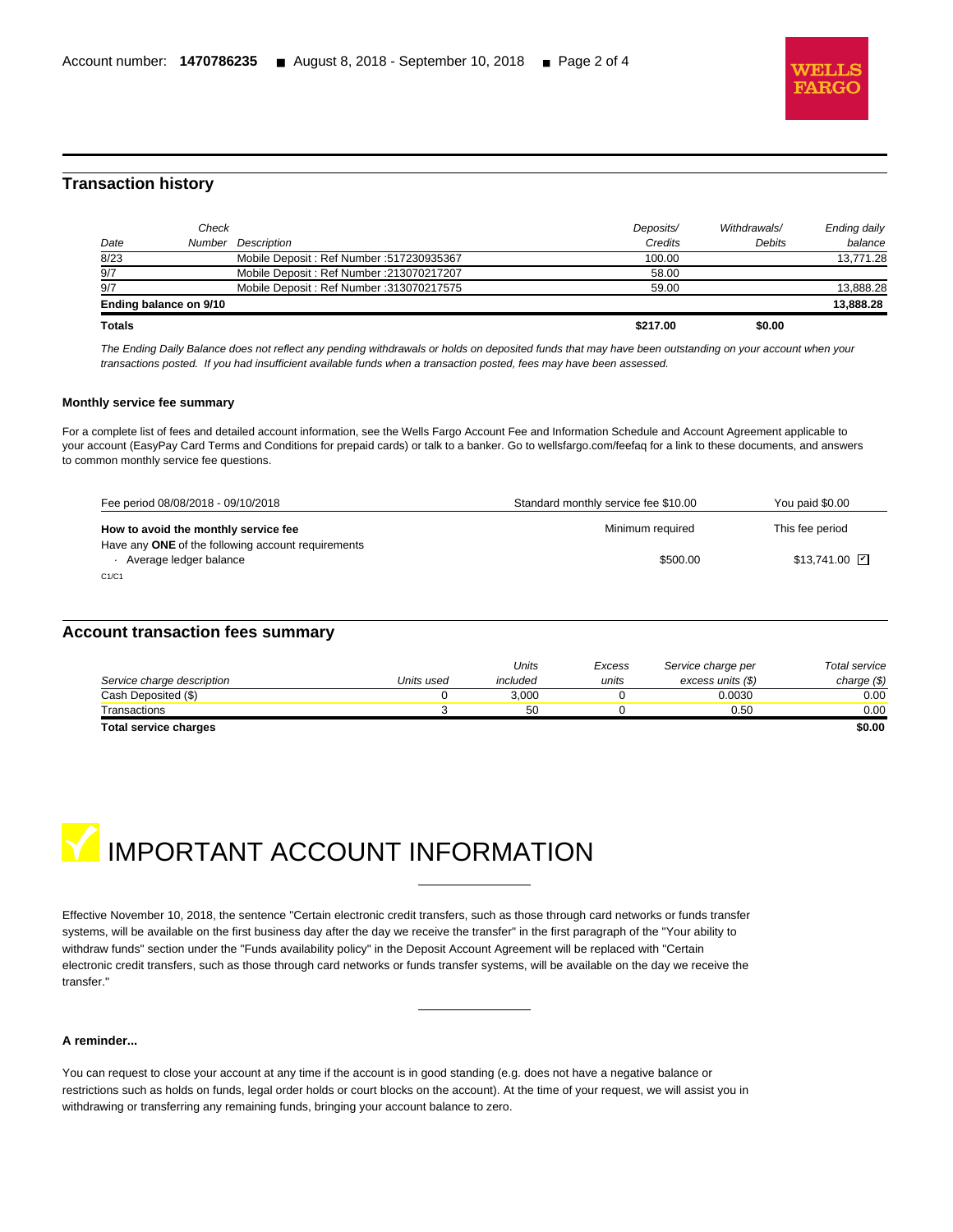

- All outstanding items need to be processed and posted to your account before your request to close otherwise they will be returned unpaid.

- Any recurring payments or withdrawals from your account need to be cancelled before your request to close (examples include bill payments, automated debit card payments, and direct deposits) otherwise, they may be returned unpaid.

- We will not be liable for any loss or damage that may result from not honoring items that are presented or received after your account is closed.

- At the time of your request to close:

l

-- For interest-earning accounts, it stops earning interest from the date you request to close your account.

-- Overdraft Protection and/or Debit Card Overdraft Service will be removed on the date you request to close your account.

-- The Agreement continues to apply.

- If you have requested to close your account and a positive balance remains, we may send you a check for the remaining balance.

- All other aspects of the Agreement remain the same. If there is a conflict between the updated language above and the Agreement, the updated language will control.

Thank you for being a Wells Fargo customer. As a valued Wells Fargo customer, we hope you find this information helpful. If you have questions or concerns, please contact your local banker or call the number listed on your statement.